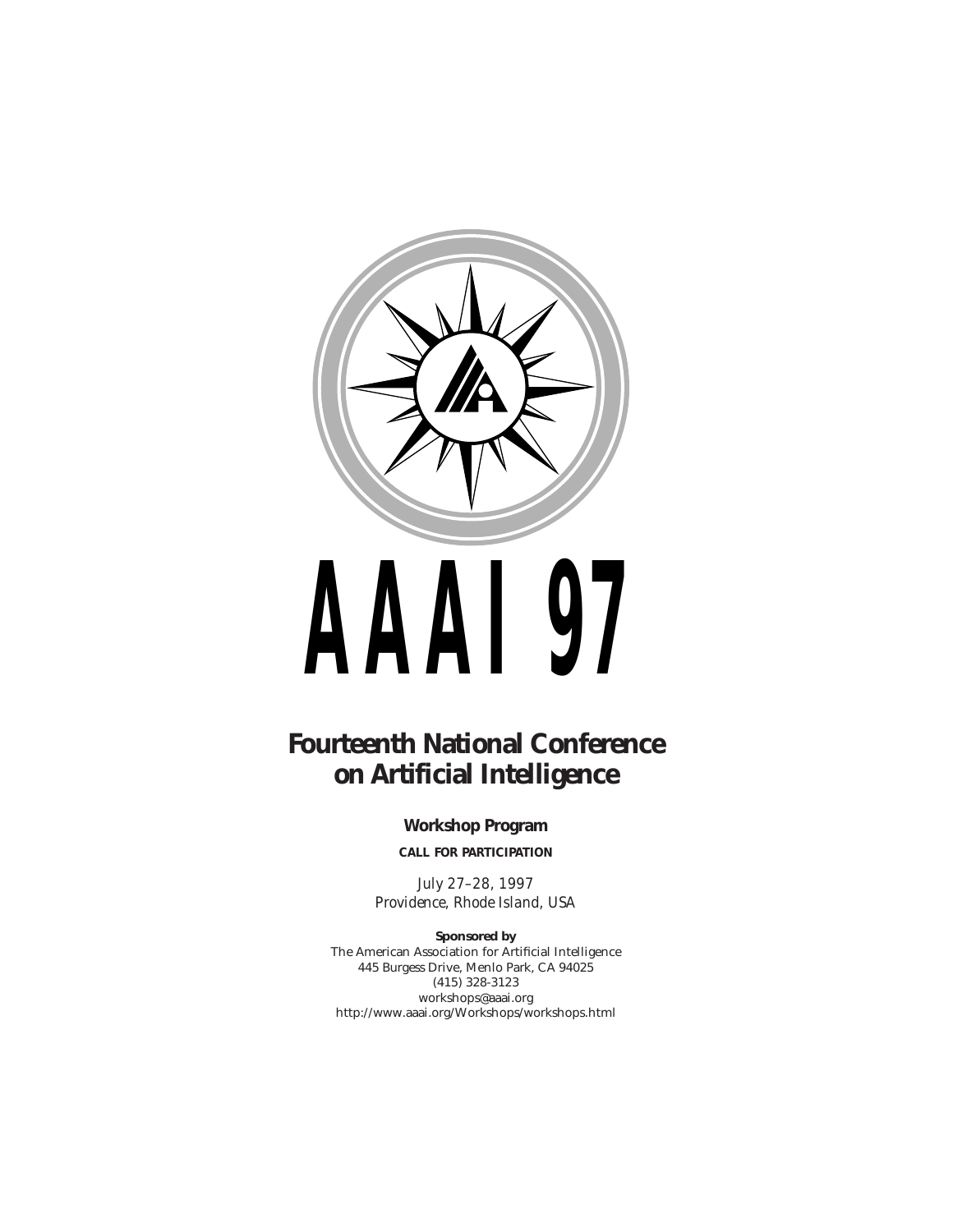### **1997 AAAI Workshops**

AAAI is pleased to present the AAAI-<br>A97 Workshop Program. Workshops will be held Sunday, July 27 and Monday, July 28, 1997, at the Rhode Island Convention Center and surrounding hotels. Exact locations and dates for the workshops will be determined in early spring. The AAAI-97 Workshop Program includes fourteen workshops covering a wide range of topics in artificial intelligence. Workshops are one day unless noted otherwise in the individual description. Each workshop is limited to approximately 25 to 50 participants. Participation at these workshops is by invitation from the workshop organizers. Workshop registration information will be mailed directly to all invited participants. Workshops are included in the AAAI-97 technical registration. All workshop participants must preregister for the technical conference and indicate which workshop(s) they will be attending. Workshop working notes will be distributed onsite for participants only, and may be available after the conference as technical reports.

#### **Submission Requirements**

Submission requirements vary for each workshop, but the key deadlines are uniform for all. Submissions for all workshops are due to the organizers on March 11, 1997. Workshop organizers will notify submitters of acceptance by April 1, 1997. Camera-ready copy is due back to workshop organizers by April 22, 1997. Please mail your submissions directly to the chair of the individual workshop according to their directions. Do not mail submissions to AAAI. For further information about a workshop, please contact the chair of that workshop.

AAAI-96 Workshop Chair Raymond Mooney mooney@cs.utexas.edu

#### **Contents**

- Abstraction, Decisions, and Uncertainty
- AI and Knowledge Management
- AI Approaches to Fraud Detection and Risk Management
- Building Resource-Bounded Reasoning Systems
- Constraints and Agents
- Deep Blue Versus Kasparov: The Significance for Artificial Intelligence
- Language and Space
- Multiagent Learning
- On-Line Search
- Perceiving and Interpreting Action
- Robots, Softbots, Immobots: Theories of Action, Planning and Control
- Spatial and Temporal Reasoning
- Using AI in Electronic Commerce, Virtual Organizations and Enterprise Knowledge Management to Reengineer the Corporation
- Verification & Validation of Knowledge-Based Systems

### **Deadlines**

March 11: submissions due April 1: notification of acceptance April 22: camera-ready copy due July 27-28: AAAI-97 Workshops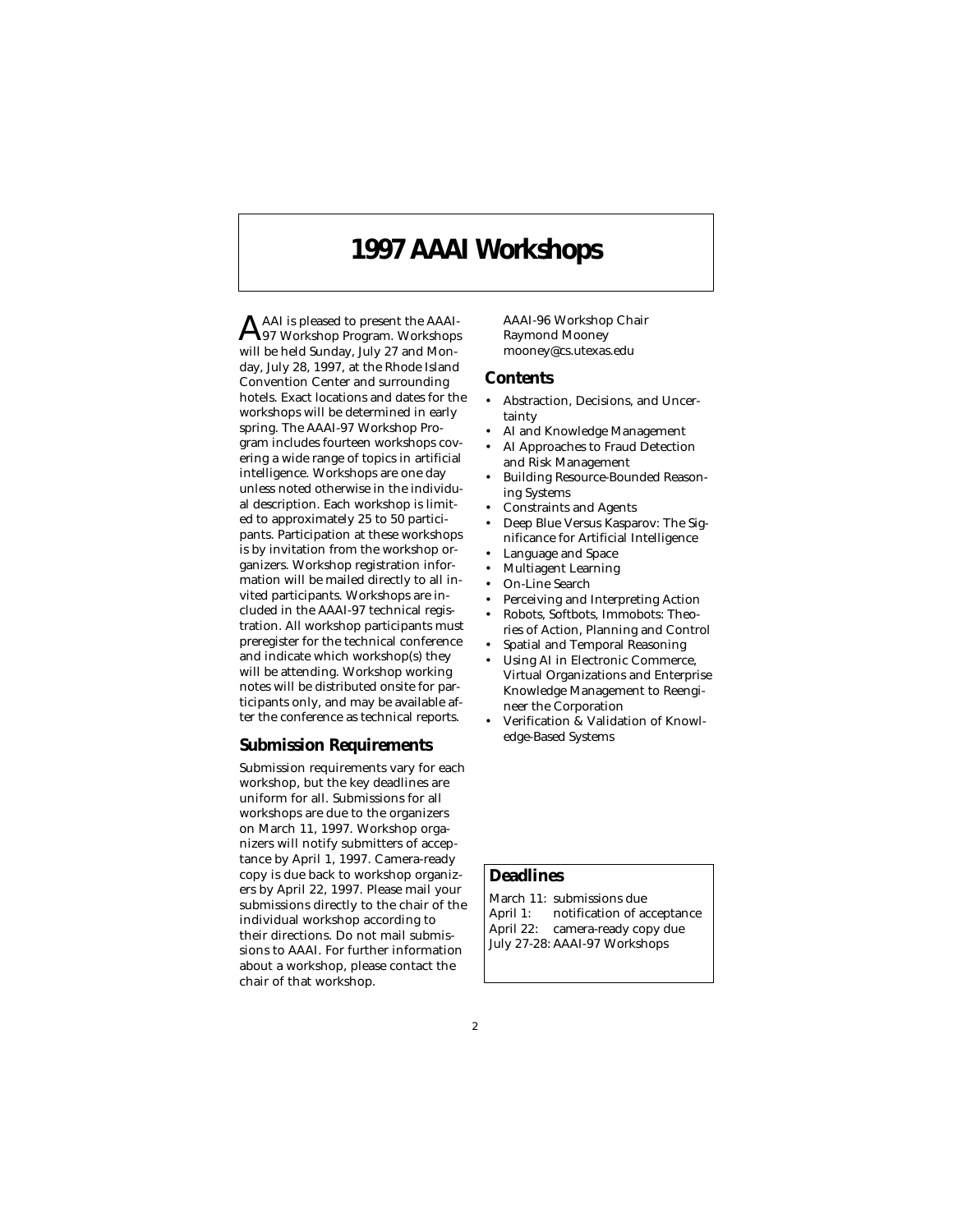# **Abstraction, Decisions, and Uncertainty**

Classical AI planning, decision-theo-retic planning, and even classical decision theory have recognized the need for the use of abstraction in solving large problems. Abstraction in these areas has taken a number of different forms: state space abstraction, construction of partial policies, partial evaluation of policies, action abstraction, action hierarchies, and plan space abstraction. Given the need for abstraction in large problem spaces and the recent advances in decision-theoretic planning, this workshop focuses on abstraction methods for decision making under uncertainty. The goal of this workshop is therefore to bring together researchers working on differing kinds of abstraction for decision making under uncertainty in order to understand what has already been accomplished, outline current problems, and identify promising future directions.

The issues of interest to this workshop include:

- The use of problem structure to enable abstraction
- State space aggregation and abstraction
- Construction and use of abstract policies
- Construction and use of abstract actions
- Construction and use of action hierarchies
- Construction and use of abstract value/utility functions
- Plan space abstraction
- Uses of abstraction for efficiency, explanation, anytime reasoning, handling incomplete information This workshop will be a one-day

event with time split evenly between paper presentations and panel discussions. The morning group of papers

will be used to establish a framework for a related panel discussion and the afternoon set of papers will likewise establish a framework for a second panel discussion.

Those interested in participating should submit a paper (up to 10 pages LaTex 12 pt. article style or equivalent) or a statement of interest (up to 3 pages). Electronic submissions are strongly encouraged. Submissions and questions can be directed to: Christopher Geib Dept. of Computer Science University of British Columbia 201-2366 Main Mall Vancouver, B.C. V6T 1ZA CANADA

E-mail: geib@cs.ubc.ca

### **Organizing Committee**

Christopher Geib, University of British Columbia; Peter Haddawy, University of Wisconsin-Milwaukee, haddawy@cs.uwm.edu; Eric Horvitz, Microsoft Research, horvitz@microsoft.com; Leslie Pack Kaelbling, Brown University, lpk@cs.brown.edu; David Poole,University of British Columbia, poole@cs.ubc.ca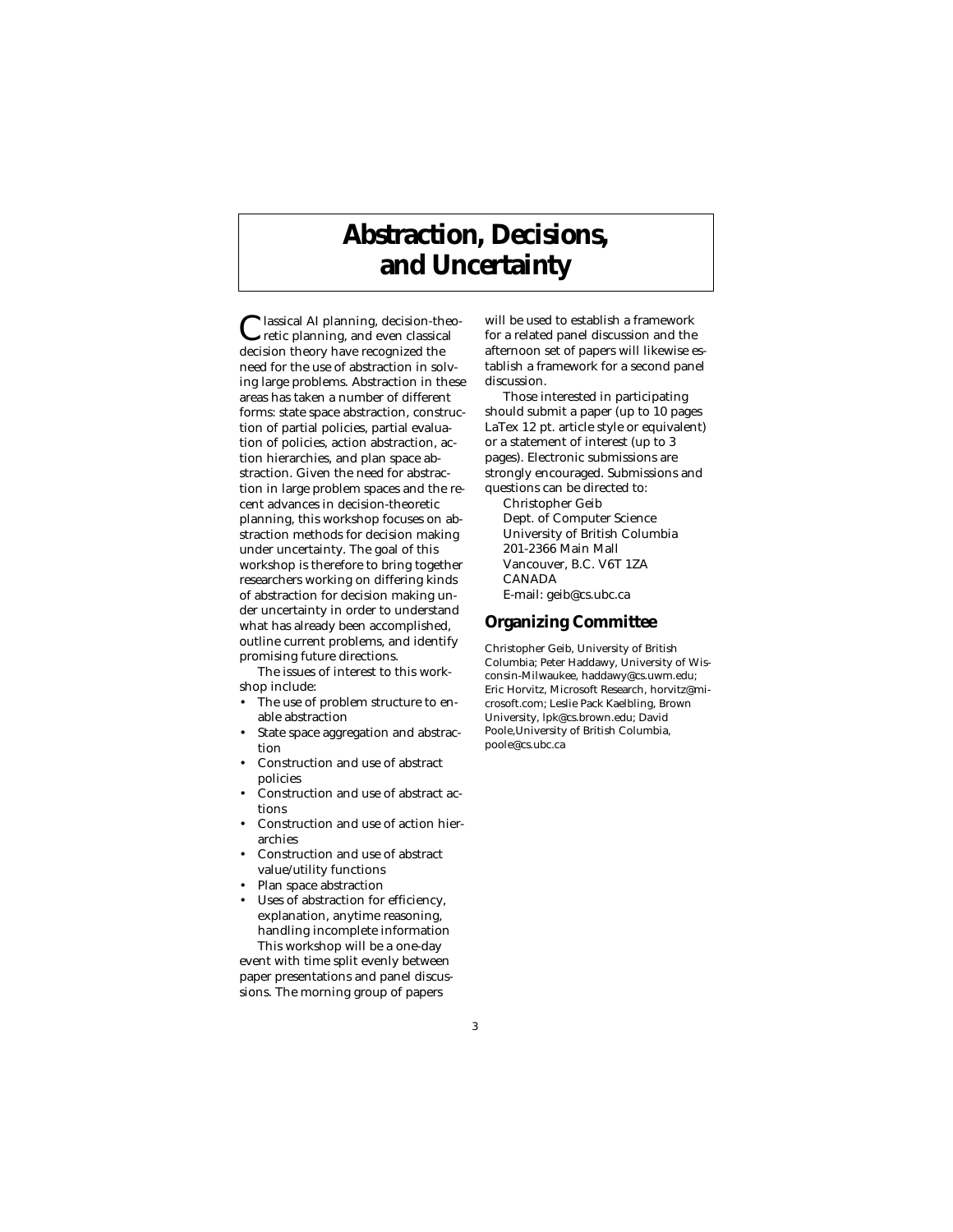# **AI and Knowledge Management**

 $\mathbf{A}$ s competitive pressures increase,<br> $\mathbf{A}$ many organizations realize that to prosper in the future they must manage their most valuable asset, knowledge, more carefully. Knowledge management is concerned with issues involved with identifying, collecting, storing, evaluating, indexing, structuring, extracting, and presenting knowledge used to improve an organization's productivity. Knowledge management systems should unobtrusively collect knowledge as work is being completed and present knowledge in a just-in-time fashion for effective problem solving.

Knowledge management systems need to be flexible and adaptive. Research in many areas will impact knowledge management. This workshop will focus on the "problem in the large." That is, how do knowledge acquisition, knowledge representation, knowledge discovery, agents, adaptive systems, and other techniques function in a diverse, often ill-structured environment and what, if any, organizational constraints must exist to be able to successfully manage knowledge. Issues involved with adding context and other meta-data along with using ontologies to promote the sharing of relevant information are important topics for this workshop.

The goal of this workshop is to bring AI researchers and researchers from communities associated with knowledge management together to share experiences, solutions, and approaches to outstanding problems. The problems are large, but some work has been successful in solving portions of the problem.

This one-day workshop will use submitted papers as the focus for discussion. Discussion sessions will be held

after groups of related papers are presented. The emphasis will be understanding issues that are different from traditional AI work and why they are important to solving the knowledge management problem.

- Three paper copies of papers should be mailed to:
- Bradley Whitehall, Workshop Chair Johnson Controls, Inc. Controls Group 507 East Michigan M-36 Milwaukee, WI 53201-0423 Papers should be no longer than 10 pages in length. Participants should e-

mail a short description of interests to brad.l.whitehall@JCI.com. Workshop participation will be limited to around 25 people to facilitate discussion.

### **Organizing Committee**

Michael Gruninger, University of Toronto; Ed Rogan, United Technologies Research Center; Jude Shavlik, University of Wisconsin, Madison; Brock Barkley, Johnson Controls, Inc.; Aron Dutta, Silicon Valley Internet Partners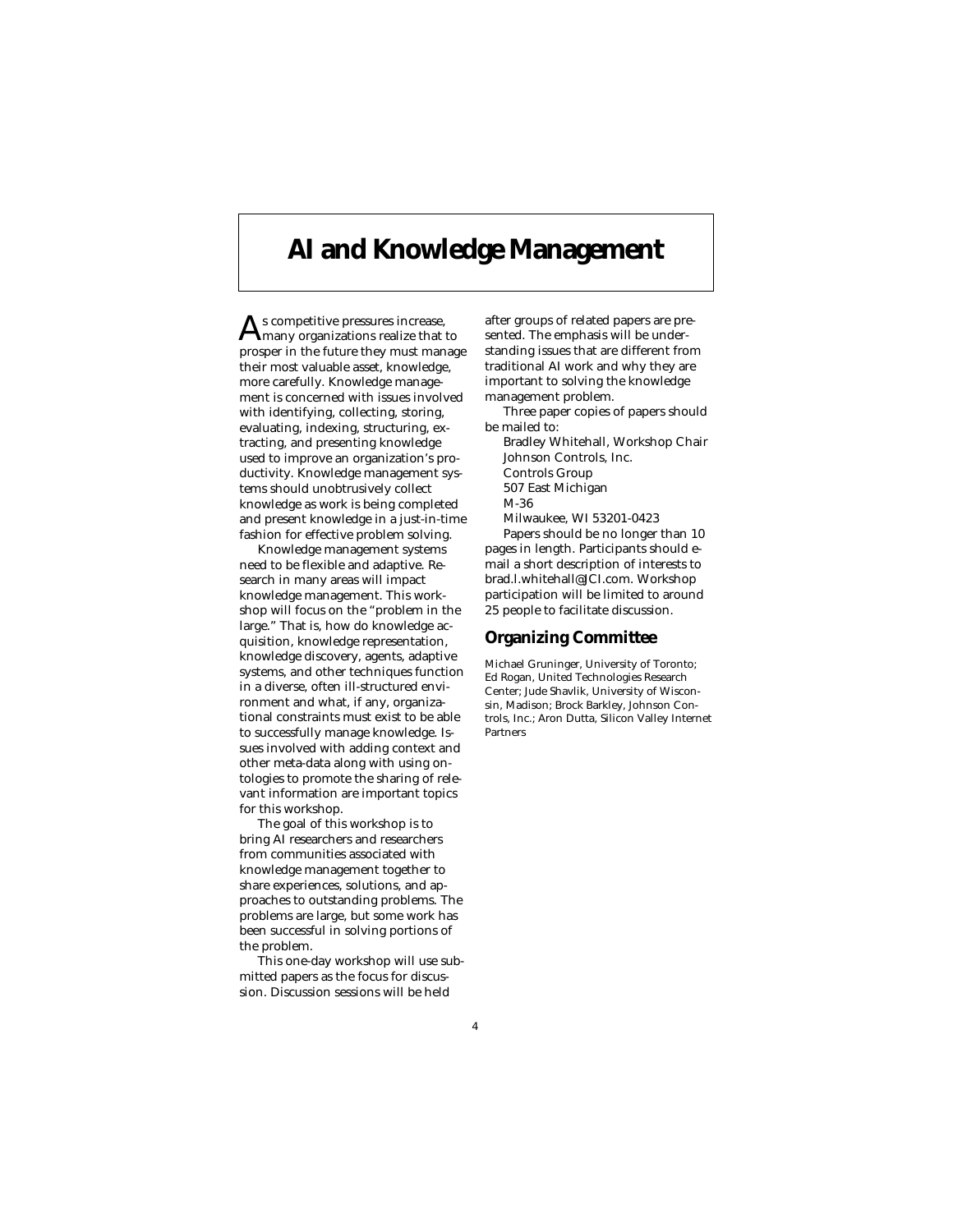# **AI Approaches to Fraud Detection and Risk Management**

Fraud detection and risk management involve monitoring the behavior of populations of users in order to estimate, detect or avoid undesirable behavior. Undesirable behavior is a broad term including delinquency, fraud, intrusion and account defaulting. This workshop will bring together researchers in these areas to discuss approaches and experiences in dealing with the critical issues:

- Large volumes of data
- Highly skewed distributions
- Changing distributions
- Widely varying error costs, and costs changing over time
- Adaptation of undesirable behavior to detection techniques
- Changing patterns of legitimate behavior
- Social issues (privacy, discrimination, "redlining")

Papers on the following, and relat-

- ed, areas and approaches are invited: • Credit/calling card fraud
- 
- Computer/network intrusion Internet transaction fraud
- 
- Insurance fraud
- Cellular fraud
- Insider trading
- Credit rating/approval
- Prediction of delinquency/bad debt
- Machine learning
- Neural networks
- Probabilistic modeling
- Decision Theory
- Genetic algorithms
- Knowledge discovery and data mining
- Knowledge-based systems
- Statistical approaches

This will be a one-day workshop comprising mainly technical presentations. An overview, panel discussion, and/or invited talk will be selected to reflect the

topics of interest to the participants. Twenty to forty people will be invited based on experience as indicated by paper submissions or research summaries.

Authors should submit papers of no more than 8 pages to the workshop chair at the address below. We encourage not only papers on completed and ongoing projects, but also thorough discussions of domains and problematic issues. Submissions should include authors' e-mail and surface mail addresses, a short abstract, and a list of keywords. E-mailed submissions of PostScript files are preferable; if a PostScript file cannot be produced, submit four printed copies.

We encourage each author to describe the difficult issues manifest in the domain, how the system deals with these issues, and how the system's performance can be evaluated. Papers discussing significant unsolved problems (e.g., dealing with social considerations) will also be considered.

People interested in attending but not presenting a paper should submit a one-page summary of relevant interests and work to the workshop chair:

Tom Fawcett

- NYNEX Science and Technology 400 Westchester Avenue White Plains, NY 10604 E-mail: fawcett@nynexst.com Phone: (914) 644-2193
- FAX: (914) 949-9566

#### **Organizing Committee**

Tom Fawcett, NYNEX Science and Technology; Ira Haimowitz, GE Corporate Research and Development, haimowitz@crd.ge.com; Foster Provost, NYNEX Science and Technology, foster@nynexst.com; Sal Stolfo, Columbia University, stolfo@cs.columbia.edu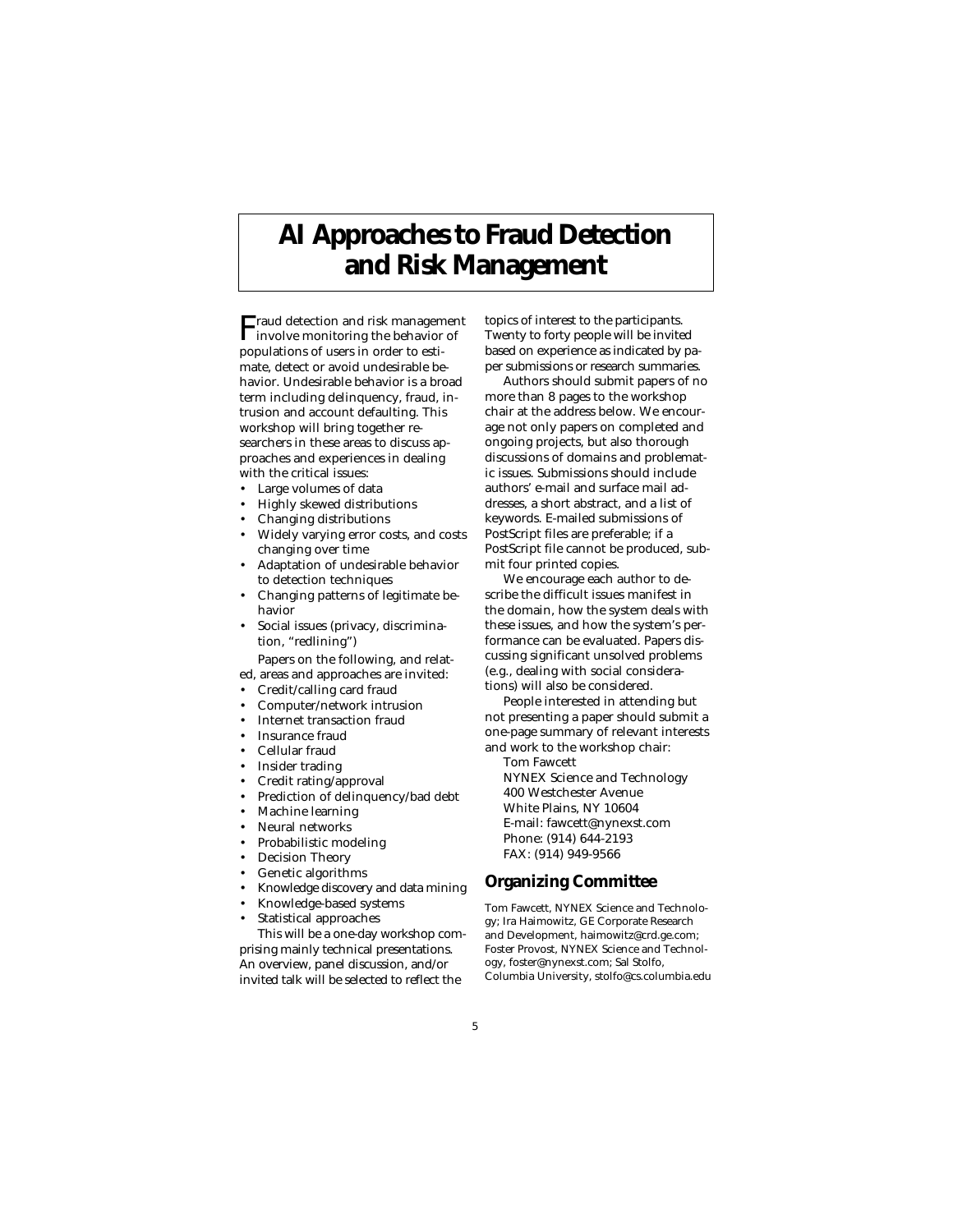# **Building Resource-Bounded Reasoning Systems**

Limited computational resources are a primary concern in almost every AI application. Since the mid-1980s, there has been a growing interest in the development of computational methods that offer a tradeoff between resource consumption and quality of results. Examples of active research areas in this emerging field include anytime algorithms, flexible computation techniques, imprecise computation, memory bounded search, and design-to-time scheduling. Researchers have developed a large body of knowledge that covers the construction, composition, and meta-level control of resource-bounded reasoning systems. The purpose of this workshop is to foster collaboration among researchers who share an interest in applications of resource-bounded reasoning in such areas as heuristic search, constraint satisfaction, probabilistic inference, planning and scheduling, signal interpretation, medical diagnosis and treatment, vision, graphics, and intelligent information gathering. What is common to all these problems is that it is not feasible (computationally) or desirable (economically) to compute the optimal answer.

With a primary focus on applications, the workshop will cover:

- Types of computational tradeoffs in reasoning and search
- Representation and measurement of computational tradeoffs
- Capturing the dependency of performance on problem instance "hardness"
- Embedding flexible computation components in large systems
- Run-time assessment and prediction of solution quality
- Run-time allocation of computational resources

• Characterizing the overall performance of resource-bounded reasoning systems

Most of this one-day workshop will be dedicated to panel and group discussions of fundamental questions. The particular sessions will be determined based on participants' interests. We will also try to accommodate one invited speaker and a small number of paper presentations.

Prospective participants are invited to submit an abstract (5 pages or less) and/or statements of interest. Papers should be submitted via e-mail (ASCII or PostScript format) to shlomo@cs. umass.edu. Researchers working on a particular application are encouraged to describe the motivation for using resource-bounded reasoning, the approach to the problem, the mechanisms developed to monitor and control computational resources, and the benefits and limitation of the particular model. Applicants are also invited to propose topics for panels that would be appropriate for the workshop. Further information is available at http://anytime.cs.umass.edu/aaai97ws.html

Contact information: Shlomo Zilberstein Computer Science Department LGRC, Box 34610 University of Massachusetts Amherst, MA 01003-4610 413-545-4189 Fax: 413-545-1249 shlomo@cs.umass.edu

### **Organizing Committee**

Louis Hoebel (cochair), hoebel@ai.rl.af.mil; Shlomo Zilberstein (cochair); Francois Charpillet, charp@loria.fr; Thomas Dean, tld@cs.brown.edu; Edmund Durfee, durfee@umich.edu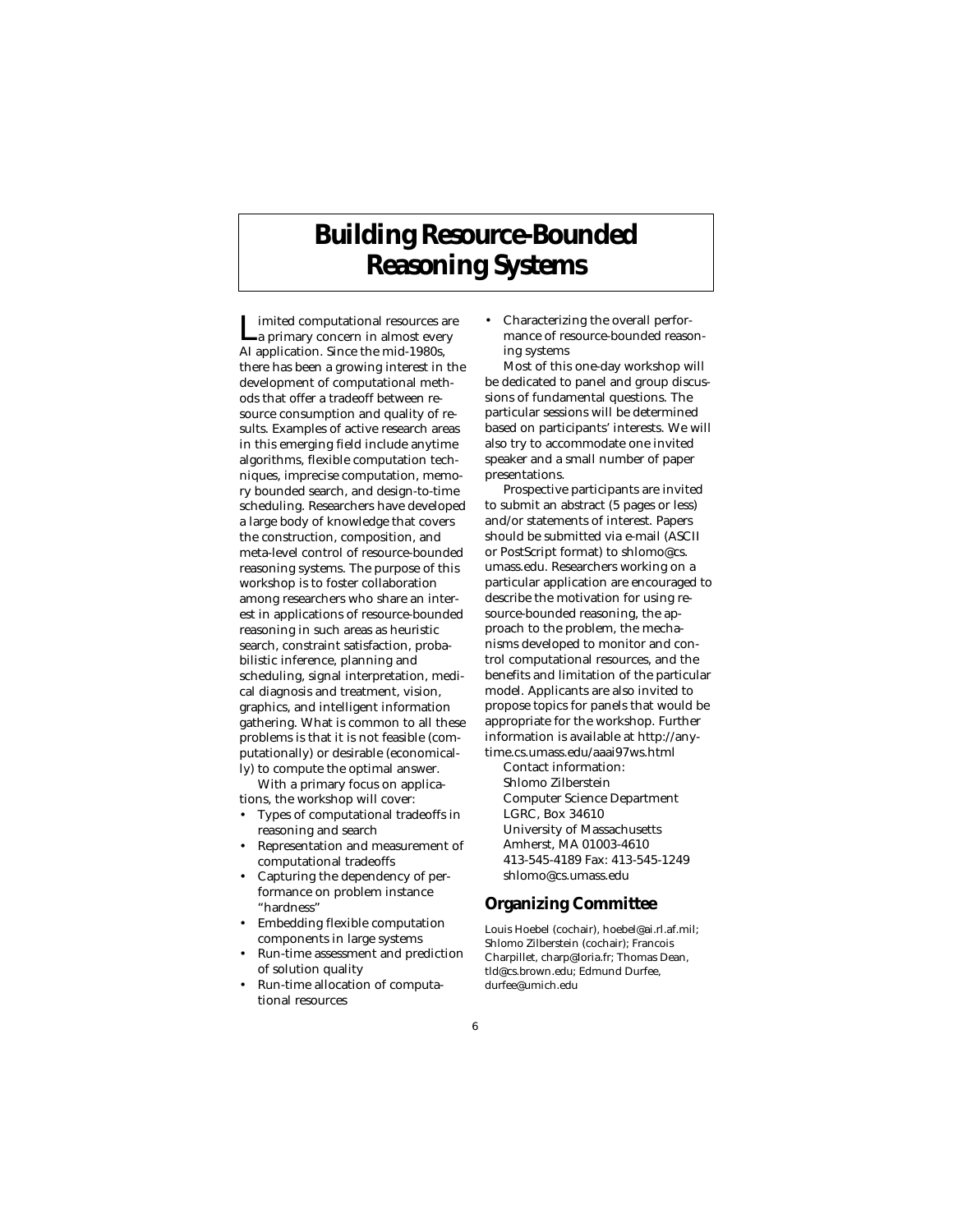### **Constraints and Agents**

This workshop will focus on research at the interface of constraint and agent technology. It will encompass both the modeling of agent issues, e.g. negotiation, as constraint satisfaction and optimization problems, and the use of agents to solve constraint satisfaction and optimization problems, e.g. distributed scheduling problems. It will concern both hardware agents and software agents. It will include both applications of constraint algorithms and models, and applications of constraint languages and systems. It will address both opportunities that agents offer to apply the constraint programming paradigm, and challenges that agents present to extend the paradigm. More specific topics might include, but are not limited to: constraints for real-time control of agents, constraints as content in agent communication, statistical properties of large multiagent searches, constraint ontologies for agents, constraint-based agent specification and verification.

The workshop will combine short presentations with discussion sessions. Prospective participants should submit, appropriately labeled, either a research paper, containing unpublished research, a position paper, summarizing previously published research, or a copy of a relevant paper accepted for the main AAAI-97 conference. Submissions should be in the AAAI two column format (formatting macros are available at http://aaai.org/Publications/macros-link.html) and no longer than 6 pages.

Submit PostScript electronically to the Logistics Chair: Peggy Eaton pse@cs.unh.edu Math & Computer Sci. Department Mendel Hall, Merrimack College 315 Turnpike Street North Andover, MA 01845 USA, phone 508-837-5000 ext. 4217 fax 508-837-5029

Workshop Chair Eugene C. Freuder ecf@cs.unh.edu Department of Computer Science University of New Hampshire Durham, NH 03824 USA tel: 603-862-1867 fax: 603-862-3493

#### **Organizing Committee**

Mark Fox, University of Toronto, msf@ie.utoronto.ca; Victor Lesser, University of Massachusetts, lesser@cs.umass.edu; Alan Mackworth, University of British Columbia, mack@cs.ubc.ca.

#### **Program Committee**

Bill Havens, Simon Fraser University, havens@cs.sfu.ca; Tad Hogg, Xerox PARC, hogg@parc.xerox.com; Sverker Janson, Swedish Institute of Computer Science, sverker@sics.se; Charles Petrie, Stanford University, petrie@cdr.stanford.edu; Bart Selman, AT&T, selman@research.att.com; Katia Sycara, CMU, katia.sycara@yeti.cimds.ri.cmu. edu; Milind Tambe, Information Sciences Institute, tambe@isi.edu; Makoto Yokoo, NTT Communication Science Laboratories, yokoo @cslab.kecl.ntt.jp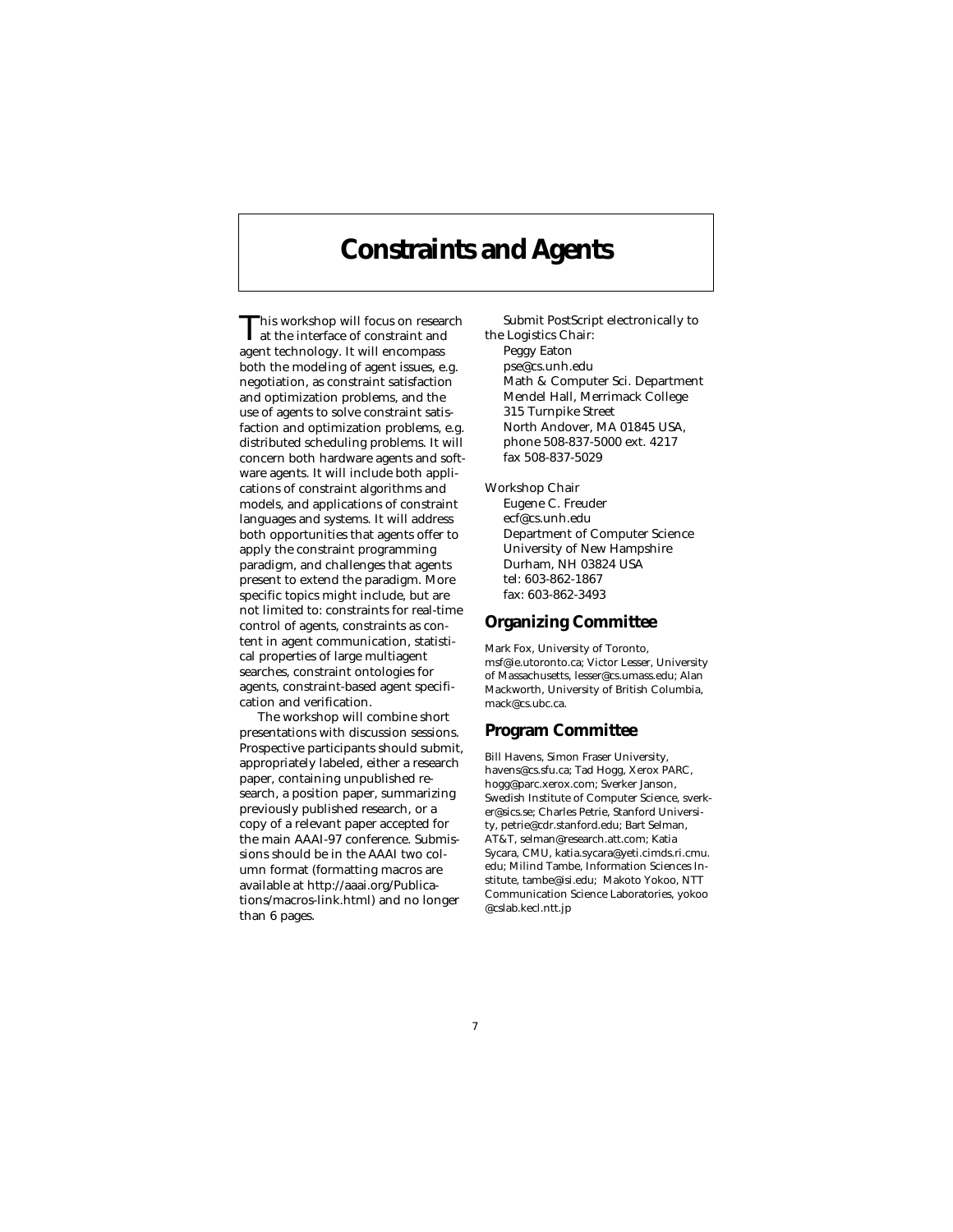# **Deep Blue Versus Kasparov: The Significance for Artificial Intelligence**

The impetus for this workshop is the<br>historic 1996 chess match between Garry Kasparov and the chess playing system Deep Blue. The media attention generated by the match has brought issues related to the nature and possibility of intelligence as well as research in AI once again to the forefront of popular culture. Kasparov himself was quoted in *Time Magazine* as one who "sensed a new kind of intelligence across the table."

The theme of the workshop is the significance and ramifications of this famous chess match for the science of AI. The workshop is intended to foster a serious discussion of the issues related to the nature and possibility of intelligence, using Kasparov vs. Deep Blue as the context. It is also intended to be an opportunity for the computational science community to review and reflect upon the extensive AI research undertaken to solve the chess problem.

Questions to be discussed in the workshop will fall into the following categories. Specific questions include:

- *Ontological:* Are there thinking machines? Is Deep Blue one of them?
- *Epistemological:* What are the sufficient/necessary conditions for "sensing" intelligence?
- *Foundational:* What does Kasparov vs. Deep Blue mean to AI? Is Deep Blue "AI"?
- *Historical:* What are the important milestones in the development of chess-playing programs?
- *Technological:* What software technology underlies the best chess playing programs? What is the future of this technology?
- *Cultural:* Why the negative emotional reaction to the notion of AI by

some philosophers and cognitive scientists?

These objectives will serve to bring together a broad range of opinions and perspectives related to the basic theme of the workshop. We want theoretical and applied AI specialists, historians and philosophers of science, cognitive scientists, and psychologists to attend.

The aforementioned categories will provide a basis for the organization of presentations given in the workshop. In addition, a panel is planned composed of representatives of a wide range of opinions on the nature of intelligence. An invited speaker is also planned.

Attendence at the workshop is limited. Potential participants should submit either a short statement of interest or an extended abstract, preferably by e-mail or PostScript file, addressing one or more topics of interest along with a list of their related work. Authors of accepted abstracts will be asked to submit a short working paper (two to eight pages) and to prepare an oral presentation. Submit to:

Robert Morris Computer Science Program Florida Institute of Technology 150 W. University Blvd. Melbourne, FL 32901 Phone: (407) 768-8000, ext. 7290 Fax: (407) 984-8461 Email: morris@cs.fit.edu

More information about the workshop can be obtained through the web at http://www.cs.fit.edu/~morris/aichess

#### **Organizing Committee**

Robert Morris, Florida Institute of Technology, morris@cs.fit.edu; Kenneth Ford, University of West Florida, kford@ai.uwf.edu; Clark Glymour, Carnegie Mellon University, cg09+@andrew.cmu.edu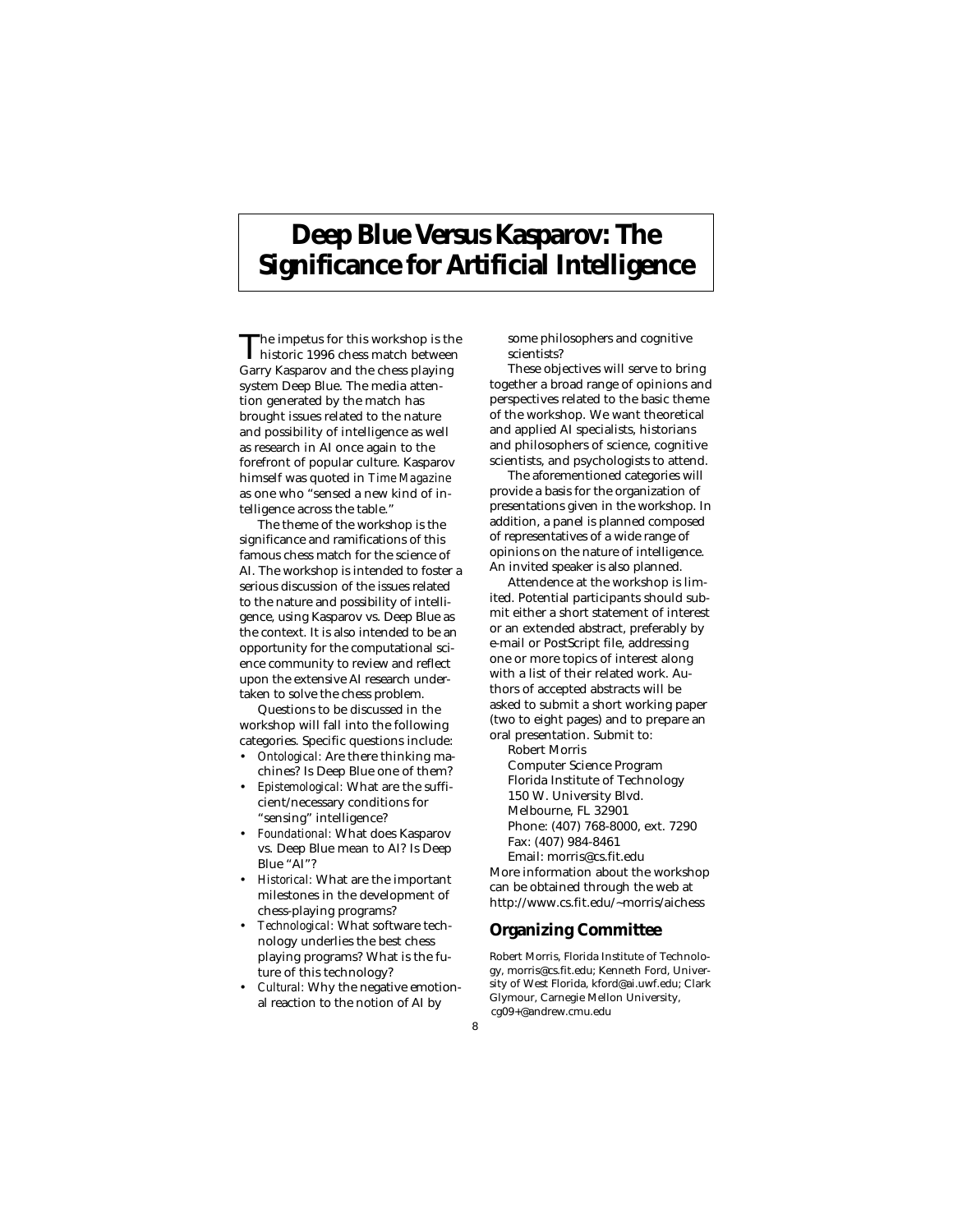### **Language and Space**

People frequently talk about space<br>and the things in it. They describe the size, shape, qualities, orientation, and position of objects using a range of spatial expressions in the service of goals such as localisation, visualisation, and navigation. The semantic treatment of such expressions presents challenges for natural language processing since it needs to distinguish between fine-grained sense differences and ambiguities grounded in our experiential and perceptual structure.

The primary goal of this workshop is to foster links between researchers in artificial intelligence and other disciplines (in particular cognitive psychology, linguisitics and geography) interested in the representation and processing of space and spatial expressions. The workshop will consist of formal presentations, as well as mini-panels, taking issue sessions, software demonstrations, and poster presentations.

We invite submissions on both the cognitive and computational characterisation of the relationship between language and space. Three copies of full papers of not more than 5000 words should be submitted to the address below; those interested in participating, but not making a formal presentation, should submit three copies of a statement of interest of not more than 1000 words. Submissions are encouraged to be sensitive to the interdisciplinary nature of the workshop and formulate the presentation of topics accordingly.

For further details see: http://www. aber.ac.uk/~plo/AAAI-97

Submit to:

Patrick Olivier Computer Science University of Wales Aberystwyth, Ceredigion SY23 3DB, Wales, UK plo@aber.ac.uk Tel: +44 1970 622447 Fax: +44 1970 622455

#### **Organizing Committee**

Kenny Coventry, University of Plymouth, k.coventry@plymouth.ac.uk; Klaus-Peter Gapp, Universistaet des Saarlandes, gapp@ cs.uni-sb.de; Wolfgang Maass, Universistaet des Saarlandes, maass@cs.uni-sb.de; Amitabha Mukerjee, Indian Institute of Technology, amit@iitk.ernet.in; Patrick Olivier, University of Wales, Aberystwyth; Michael Schober, New School, schober@ newschool.edu; Rohini Srihari, CEDAR, Buffalo, rohini@cedar. buffalo.edu; Barbara Tversky, Stanford University, bt@psych.stanford.edu; Laure Vieu, IRIT, Toulouse, vieu@irit.fr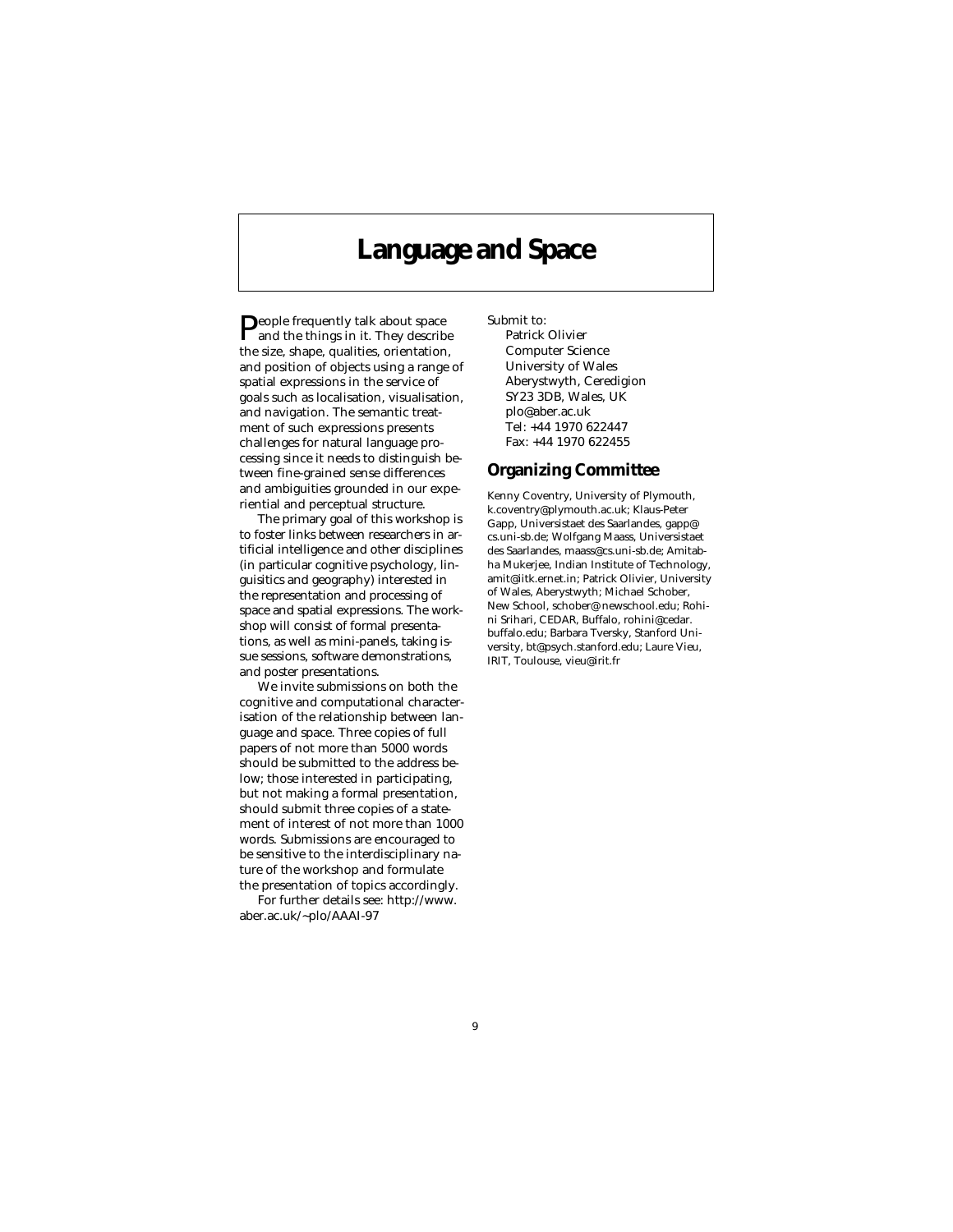### **Multiagent Learning**

This workshop addresses the require-ments for agents to learn and adapt in the presence of other agents. Of particular relevance for the workshop are the applicability and limitations of current machine learning techniques for multiagent problems, and new learning and adaptive mechanisms particularly suited to them.

Among others, papers discussing the following topics are welcome:

- Evaluating effectiveness of individual learning strategies, or multistrategy combinations, in cooperative/competitive scenarios
- Characterizing learning methods in terms of modeling power, communication abilities, knowledge requirement, processing abilities of agents
- Co-evolving multiple agents with similar/opposing interests
- Teacher-student relationships among agents
- Specific applications demonstrating how multiagent systems benefit from learning.

The workshop will contain paper sessions on common themes with panels at the end to compare/contrast the research presented. We plan to host an invited speaker and a panel discussion on key multiagent learning issues.

Participation will be by invitation only (limited to 40 people).

E-mail PostScript copy of either a brief statement of interest (1 page) or a complete paper (6 pages maximum) including keywords, authors' complete address to Sandip Sen.

Direct correspondence to:

Sandip Sen (Workshop Chair) Department of Mathematical & Computer Sciences, University of Tulsa, 600 South College Avenue, Tulsa, OK 74104-3189. Telephone: 918-631-2985 Fax: 918-631-3077. E-mail: sandip@kolkata.mcs.utulsa.

### **Organizing Committee**

edu

Sandip Sen (Chair), University of Tulsa; Diana Gordon, Naval Research Laboratory, gordon@aic.nrl.navy.mil; Tad Hogg, Xerox PARC, hogg@parc.xerox.com; Victor Lesser, University of Massachusetts, LESSER@cs.umass.edu; Manuela Veloso, CMU, veloso@cs.cmu.edu; Gerhard Weiss, Technische Universitaet Muenchen, weissg@informatik.tu-muenchen.de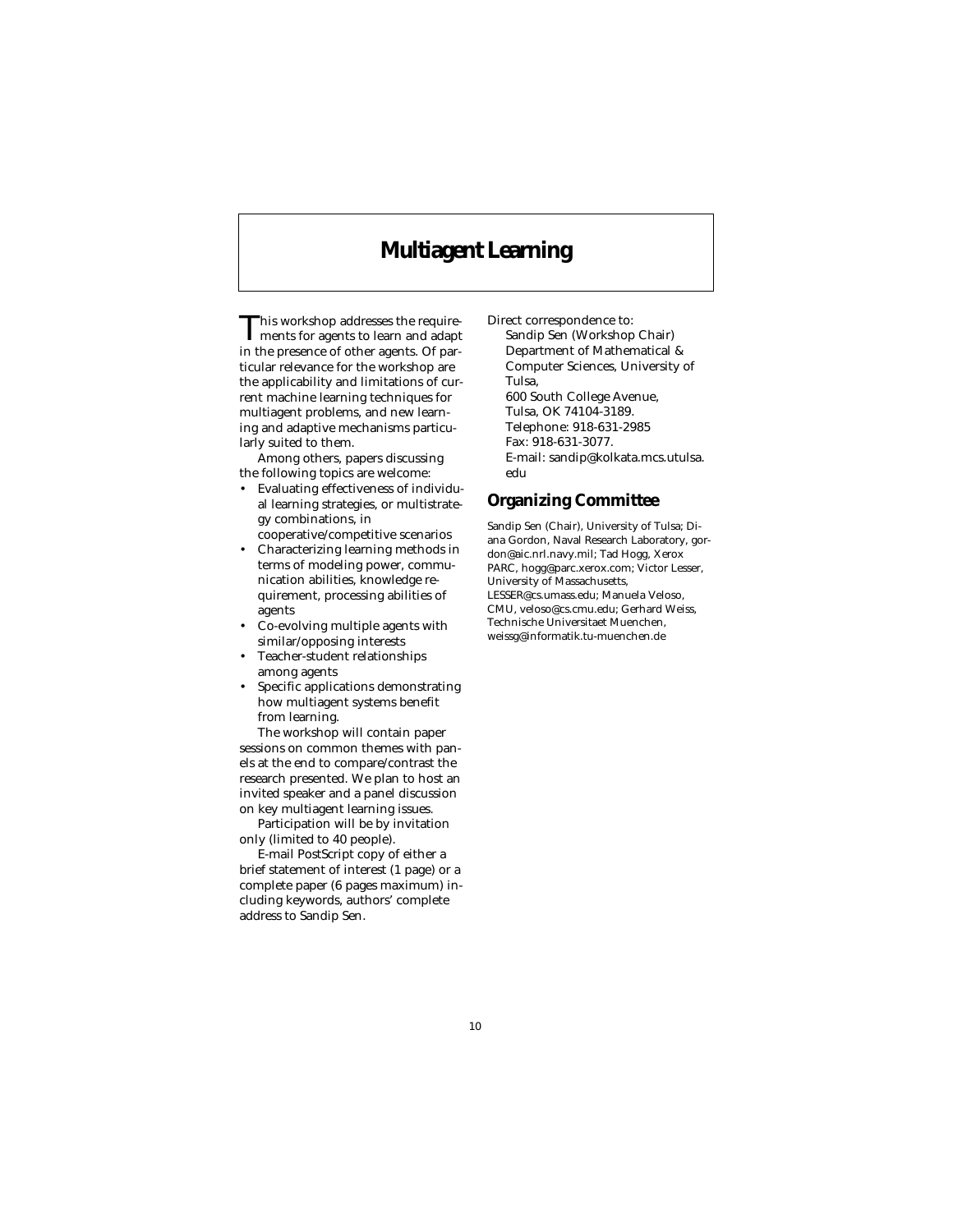# **On-Line Search**

On-line search is driven by the need to commit to "actions" before their complete consequences are known, where an "action" can correspond to such diverse things as making a move in a two-player game, moving a robot, or allocating a page in a cache. On-line search can be necessary for a variety of reasons: there may be missing domain knowledge, the domain may be known but so large that it cannot be searched completely in a reasonable amount of time, or it may simply be that the consequences of one's actions depend on the behavior of some other entity. On-line search can also reduce the sum of planning and execution time.

The on-line search paradigm has been independently investigated in artificial intelligence (single-agent search and two-player games), robotics (path planning), and theoretical computer science, among others. This has resulted in the development of a variety of on-line search approaches including assumptive planning, deliberation scheduling and anytime algorithms, on-line algorithms and competitive analysis, real-time heuristic search, reinforcement learning, robot exploration techniques, and sensor-based planning.

Questions addressed by the workshop include

- What information to gather in the limited time available,
- When to stop collecting information and commit to an action, and
- What action to commit to given the information collected.

We are especially interested in the trade-offs between thinking versus acting, and acting to exploit existing knowledge versus acting to acquire further knowledge.

We are also interested in applications of on-line search algorithms as well as empirical and formal results that explain how properties of the tasks and domains influence their efficiency.

The format of the workshop will encourage the interaction of researchers with different backgrounds. There will be plenty of opportunity to discover common ground and speculate on how methods from one field could be applied to another.

Researchers from artificial intelligence, robotics, and theoretical computer science are asked to submit either papers about original research or overview papers (up to eight pages in AAAI format). Persons desiring to participate, but not to give a presentation, are encouraged to submit position papers (up to two pages).

Additional submission information is maintained at http://www.cs.cmu. edu/~skoenig/search/. Submission address:

Sven Koenig Carnegie Mellon University Department of Computer Science Pittsburgh, PA 15213-3891, USA phone: (412) 268-3076 fax: (412) 268-5576 E-mail: skoenig=search@cs.cmu.edu

#### **Organizing Committee**

Sven Koenig (chair), Carnegie Mellon University; Avrim Blum, Carnegie Mellon University, avrim@cs.cmu.edu; Richard Korf, University of California at Los Angeles, korf@cs.ucla.edu; Toru Ishida, Kyoto University, ishida@kuis.kyoto-u.ac.jp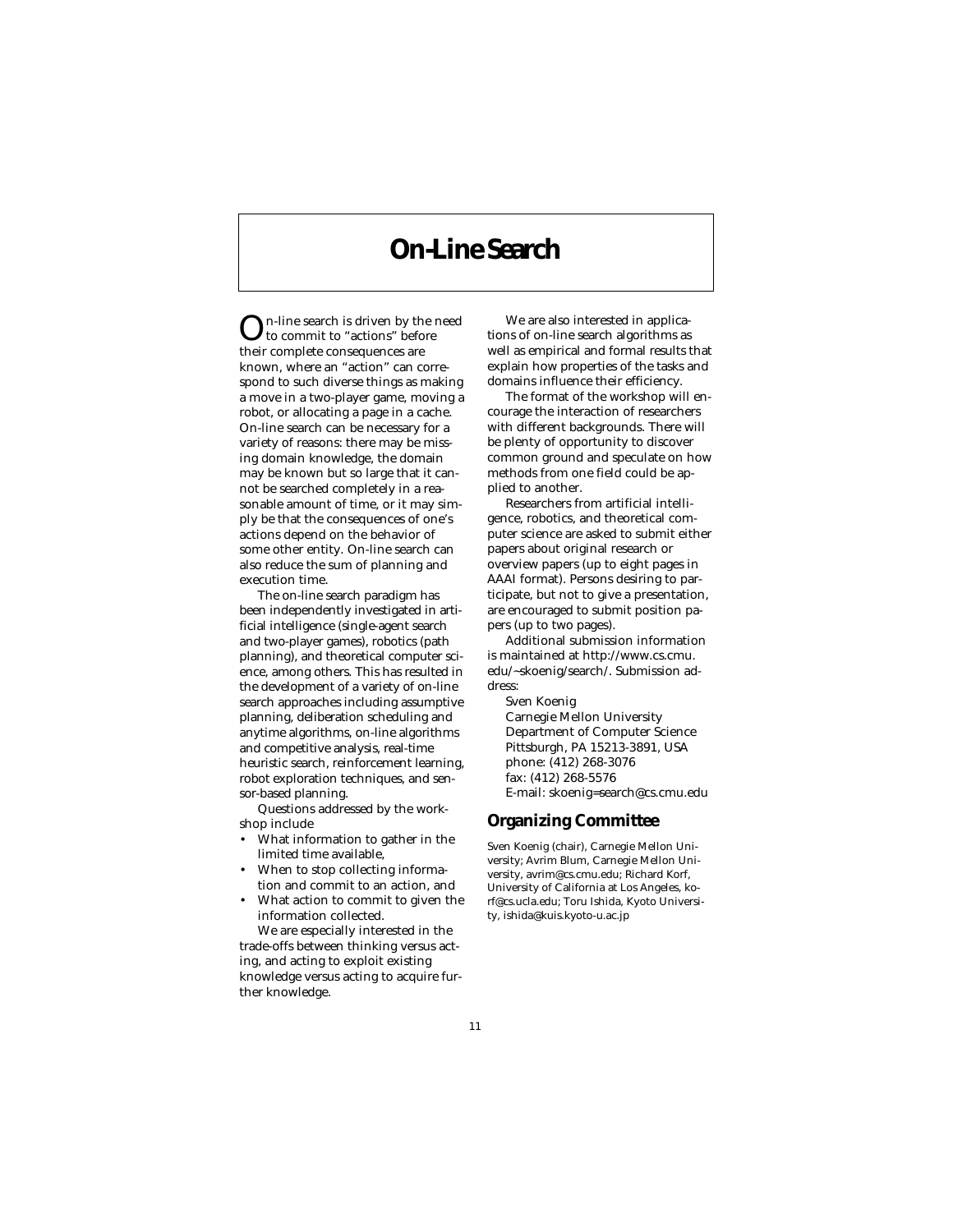# **Perceiving and Interpreting Action**

Recent advances in technology and economy of computer vision have created wide interest in interpreting action, particularly that of people. Anticipating a day when real-time vision becomes a significant medium for humancomputer interaction, many researchers have proposed inference-rich applications: Virtual assistants that help mechanics do repairs; digital coaches for dancers and athletes; vision-driven VR applications; safety monitors that look for trouble in baby-rooms, factory floors, and traffic. Some parts of these applications have already been prototyped. However, connecting perception to inference and determining what inferences should happen remain looming problems. Efforts toward action-understanding may require or spur advances in non-rigid motion tracking, event perception, probabilistic inference and learning, causal and temporal reasoning, plan recognition, and models of intentionality. The workshop is aimed at bringing together researchers in perception, AI, and learning whose work is connected to the problem. We expect to see papers on:

- Visual representations for motion interpretation
- Motion pattern classification for articulating bodies
- Spatiotemporal structure of actions
- Interpreting gestures in context
- Inferring context (tasks and activities) from video/audio/proprioception
- Temporal inference over approximate and noisy data
- Learning relations between perceptual data-streams and task semantics
- High-level models of action and intention
- Plan recognition given perceptual sensing
- Learning and recognizing procedures from video
- Systems capable of sustained human-computer cooperation
- Other perceptual modalities. The one-day workshop will consist of four topical sessions of research presentations, each led by an invited talk or tutorial and capped with a short panel discussion. Attendance will be limited to 30 people to encourage group discussion. Additional information is available at http://www.media.mit.edu/pia97/

Interested researchers are invited to submit short but complete technical papers (up to 8 pages, 4000 words) or statements of interest describing relevant research. We are interested in both mature research and early results from works-in-progress. Electronic submissions are strongly encouraged: ascii, PostScript, or html (self-contained directories packaged via tar, Stuffit, or pkzip) should be deposited in ftp:// pia97.media.mit.edu/incoming and an e-mail message should be sent to pia97@media.mit.edu containing your name, title, abstract, ftp file name, and mail/e-mail/WWW addresses. Hardcopy should be sent to

PIA97 c/o Matthew Brand MIT Media Lab E15-385 20 Ames Street Cambridge, MA, 02139-4307 E-mail: pia97@media.mit.edu phone: 617.253.0608 fax: 617.253.8874

### **Organizing Committee**

Matthew Brand (chair), Aaron Bobick, Sandy Pentland, MIT Media Lab, {brand,bobick, sandy}@media.mit.edu; Michael Swain, University of Chicago, swain@cs.uchicago.edu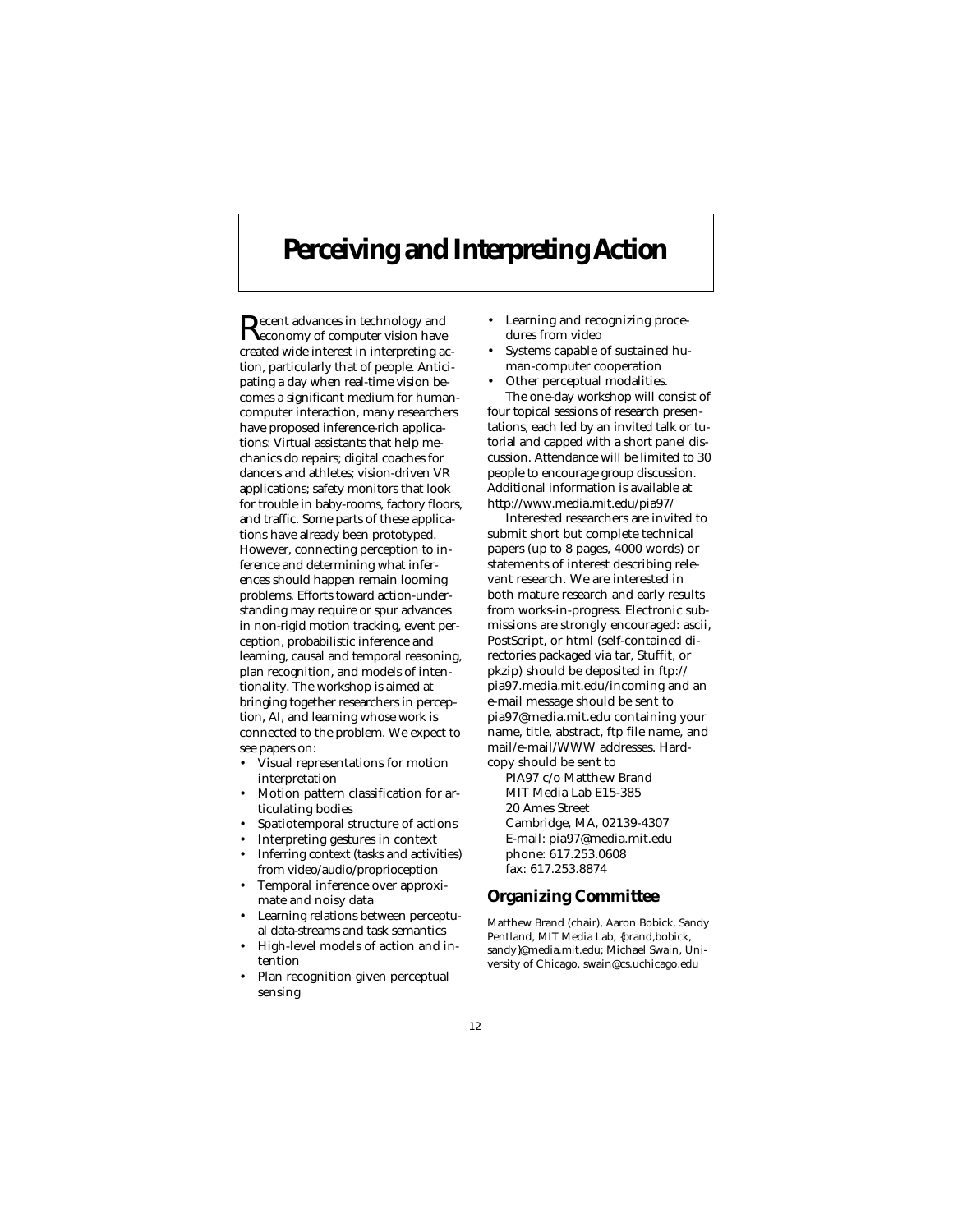# **Robots, Softbots, Immobots: Theories of Action, Planning, and Control**

This workshop will bring together<br>theoretical and applied researchers in the area of automated agents. We are particularly interested in robots; "softbots" that operate in software environments; and "immobots," immobile, sensor-rich agents like automated factories, concerned mostly with internal regulation and control.

We welcome researchers in theoretical aspects of reasoning about actions, planning algorithms and control architectures. Discussions will focus on the interaction between representation, planning and execution.

Some specific topics are:

- Features of theories of actions that make it possible to develop efficient planning algorithms
- Representational needs of robots, softbots, immobots
- Formalization of plan execution by robot, softbot and immobot agents
- Correctness of control programs with respective to underlying theories of actions
- Planning algorithms for various theories of action
- Incorporating control into theories of actions and planning algorithms.

We will begin the one and one-half day workshop with tutorials covering the state of the art in action representation and planning, followed by introductions to robots, softbots and immobots.

Individual talks and panel discussions will follow the tutorials. Speakers will be challenged to address the needs of automated agency.

A paper of up to ten pages, or a position statement of up to two pages. The submission should take care to address both components of the topic: interested researchers of a theoretical

bent should identify how their work would support automated agency; researchers in automated agency should identify their representational and inferential needs and (ideally) how they perceive available theoretical work. (Email submission of PostScript file preferred.)

Submission address: Chitta Baral Dept of Computer Science University of Texas at El Paso El Paso, TX 79968, USA chitta@cs.utep.edu 915-747-6952/5030 (ph/fax) (See http://cs.utep.edu/actions/ aaai97.html for a detailed CFP.)

#### **Organizing Committee**

Cochairs: Chitta Baral (Cochair), UT, El Paso; Robert Goldman (Cochair), Honeywell Technology Center; J. Blythe; K. Erol; G. De Giacomo; M. Gelfond; K. Golden; P. Haddaway; F. Kabanza; R. Kambhampati; K. Konolige; F. Lin; L. Pryor; R. Scherl; S. Steel; and P. Traverso.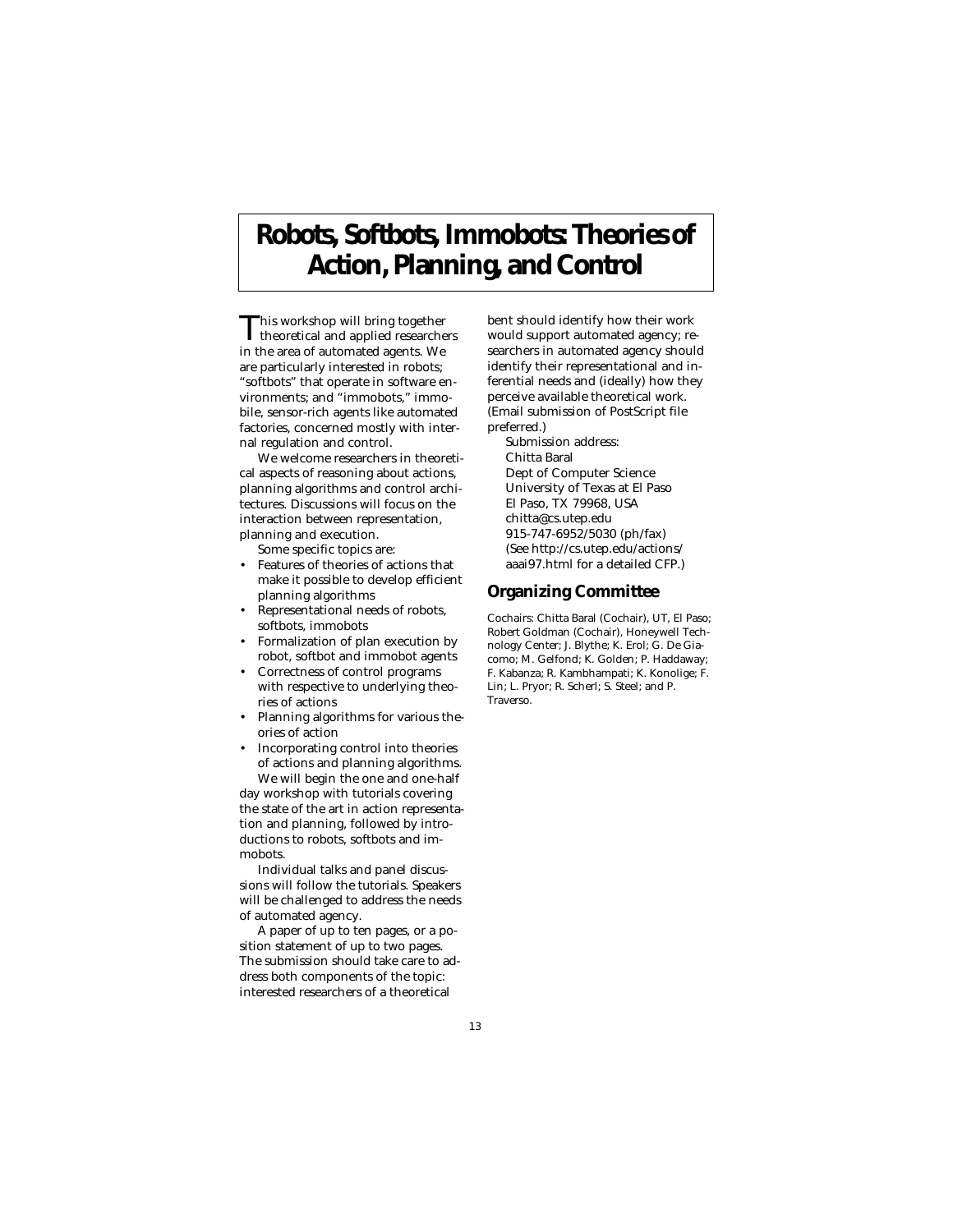# **Spatial and Temporal Reasoning**

AAI and the organizers solicit participation in this workshop on spatial and temporal issues in representation and reasoning. Despite many obvious differences, techniques applied in both temporal and spatial aspects of problem domains are often very similar: constraint propagation, relation algebra, granularity control, and others. Even applications, such as planning and path finding, are often closely related.

This workshop focuses on major problems facing the developers and users of temporal and spatial models in all areas of AI and in computer science. The organizers seek to establish a solid space-time bridge among the researchers in disciplines where spatiotemporal issues are a key concern.

The opportunity for interaction and exchange among the participants will be maximized. Using a varied format of invited presentations, keynote address, panel, and open discussion, participants are expected to become involved in the discussion, potentially leading to new insights about the interfaces between space and time, AI and Systems, and other related domains.

A major goal of this workshop is to work towards a foundation of spatiotemporal reasoning. We therefore request authors to point out in their papers what they consider to be basic notions, concepts, algorithms, etc. necessary to understand the paper (but not explained in the paper). We intend to compile a list of those notions, concepts, algorithms, etc. and to make this list available to the participants before the workshop.

Around 40 participants will be selected to attend the workshop, contributing and participating in discussions. Accepted papers will be included in the workshop working notes to be distributed by AAAI. Screening will be based on reviews and relevance to the workshop goals, favoring papers incorporating a synthesis or spanning more than one traditional area (see description); a mix of views is sought.

Electronic submissions are solicited in TeX, LaTeX, or PostScript format. The papers, starting with title, authors' names, addresses, phone and fax numbers, and e-mail addresses, followed by keywords, and concluding with relevant bibliographic references, should fit on 4 to 10 single-spaced typewritten 8.5 x 11 inch pages, in the form of an extended abstract or complete research, survey, or position paper. Selection of participants will be based on relevance to the indicated focus of the workshop, clarity of the work submitted, and the strength of the research. Submit to:

Hans W. Guesgen Computer Science Department University of Auckland Auckland, New Zealand +64 (9) 373-7599 Fax: +64 (9) 373-7435 hans@cs.auckland.ca.nz

#### **Organizing Committee**

Frank D. Anger, Univ. W. Florida, fanger@nsf.gov; Hans W. Guesgen, University of Auckland, hans@cs.auckland.ac.nz; Gérard Ligozat, LIMSI, Universite Paris XI, ligozat@limsi.fr.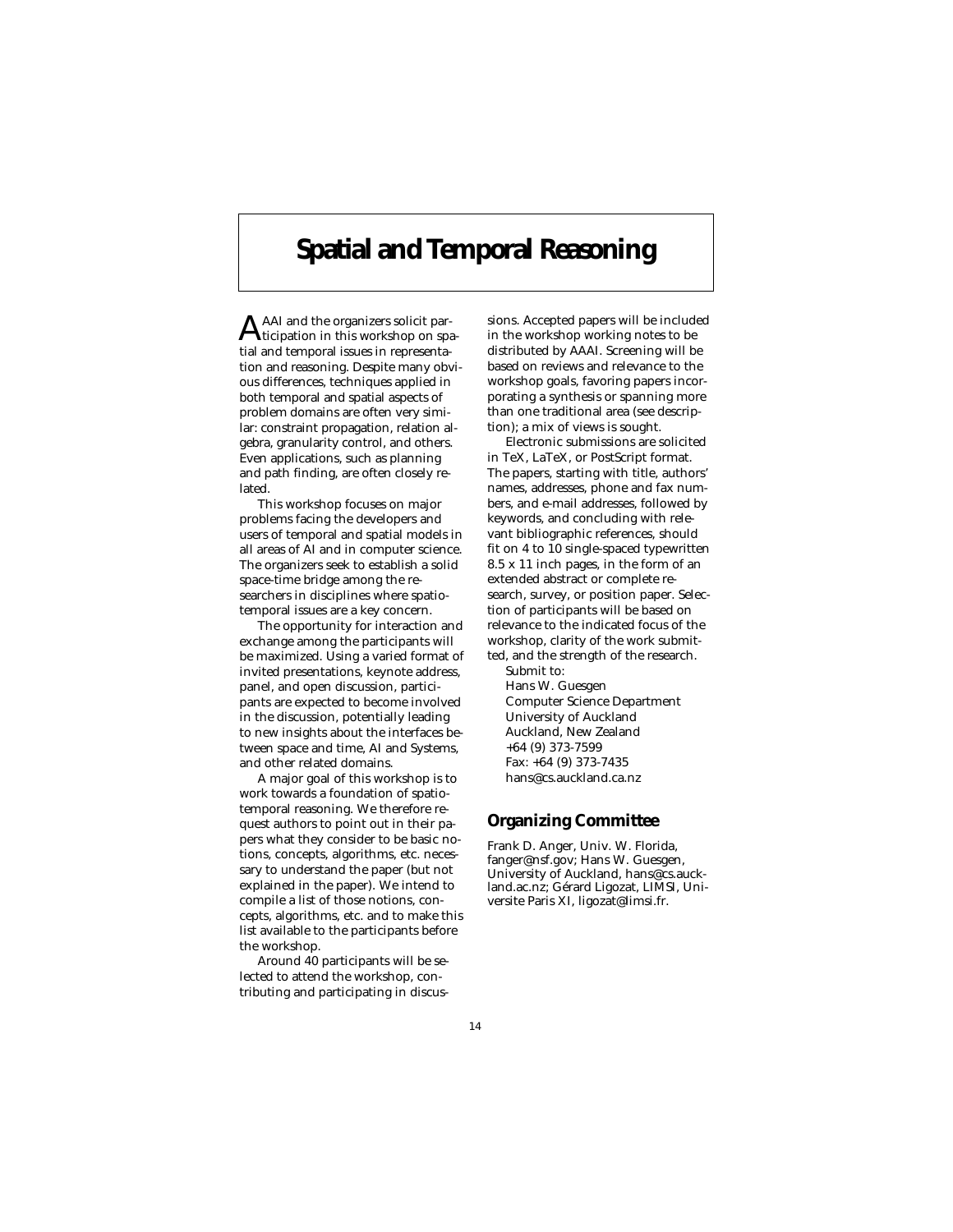# **Using AI in Electronic Commerce, Virtual Organizations and Enterprise Knowledge Management to Reengineer the Corporation**

I organizations, knowledge managessues of electronic commerce, virtual ment and reengineering are among the most important topics to business in today's information technology environment. Unfortunately, to date, there has been only limited use of AI to address these issues. The purpose of this workshop is to establish foundations for the use of AI in these emerging areas of corporate interest.

This workshop will focus on how AI is being embedded in applications designed to facilitate electronic commerce, virtual organizations, and enterprise knowledge management, and accordingly reengineer the firm. The workshop also will address the use of AI as a tool to facilitate reengineering.

Previous research in this area has used a number of AI approaches, including, case-based reasoning, constraint-based approaches, expert systems and intelligent agents. We expect that this workshop will involve applications of AI using these and other approaches.

This one-day workshop will feature paper presentations, panels and invited speakers.

Submitted papers should range in size from 2500 to 5000 words. Panel submissions should focus on what topics will be addressed, who will be a part of the panel and a paragraph or so on

each member of the proposed panel. Observers should send a letter of request to attend. All submissions should be sent to Daniel E. O'Leary, electronically as e-mail text, as attachments in MIME or Binhex or as a url where the necessary information is resident. Hardcopy will also be accepted (send three copies).

Daniel E. O'Leary (Cochair) 3660 Trousdale Parkway University of Southern California Los Angeles, CA 90089-1421 oleary@rcf.usc.edu

#### **Organizing Committee**

Daniel E. O'Leary (Cochair), University of Southern California, oleary@rcf.usc.edu; Rose Gamble (Cochair), University of Tulsa, gamble@tara.mcs.utulsa.edu; Mark Nissan, Naval Postgraduate School, mnissen@nps.navy.mil; Robert Plant, University of Miami, RPLANT@umiami.ir.miami.edu; Peter Selfridge, AT&T Bell Laboratories, pgs@research.att.com